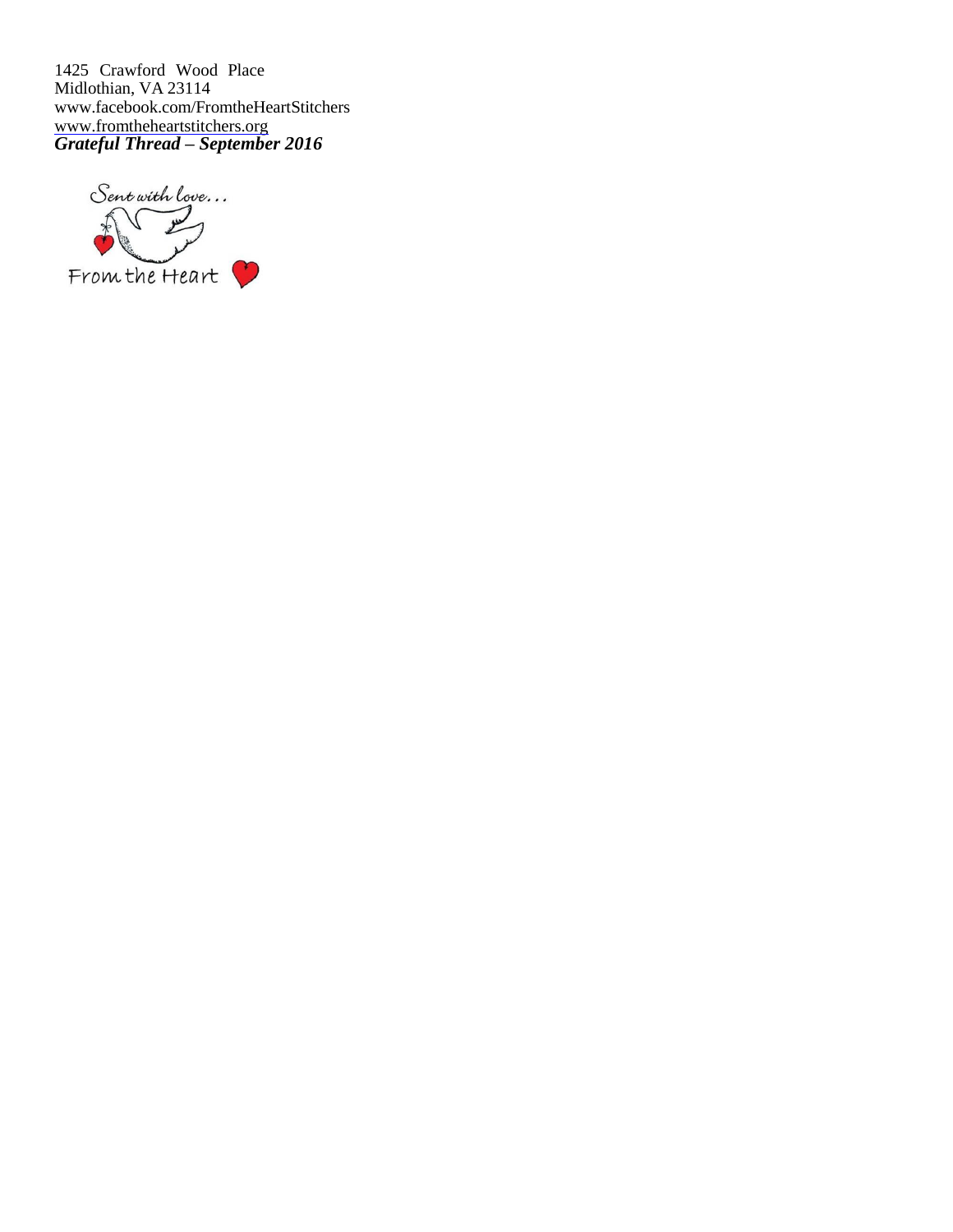# **Letter from Lois – September 2016**

All those Red, White and Blue blankets! Keep on stitching…we have a new recipient!

A longtime friend of mine, Clint Arrington (for over 55 years we've known each other!) is the founder of an organization benefiting our Veterans. Like From the Heart, Lonesome Dove Equestrian Center is a 501(c)3 non-profit organization. They rely completely on donations for the care and feeding of their horses and to cover veterinarian bills as well. And like FtH, they have no employees, only volunteers.

This group is dedicated to servicing the mental, physical, and emotional challenges for the special needs of Veterans in Central Virginia through therapeutic horseback riding with absolutely no charge to the Vets. They are in the business of increasing the quality of life for the participants through activities that are positive to the cognitive, physical, emotional and social well-being of each Veteran.

We have just recently added one more benefit for our Veterans through Lonesome Dove. I delivered a nice, large bag of our blankets to them and if only you could have seen the smiles! Through them we are offering our special hugs where they are desperately needed. Mr. Arrington immediately emptied a large table in their reception area and one by one, he spread our blankets on the table for all to see. In this open space it will be so easy for a blanket to be chosen to be taken home once their day with the horses is completed.

It is so satisfying to continue to find places where Veterans can be touched by our stitching. So keep up the good work! Keep creating those smiles, one stitch at a time!

Stop by the shop for your Red, White and Blue yarn at your earliest convenience. Hope to see you there real soon!

Lois

# **Current Needs**

**Richmond and Surrounding** area's main need at the moment is for:

Properly sized baby hats (we have two 5" Styrofoam balls at the shop – a hat for a newborn should fit over this sized ball)

Red/white/blue blankets (see Letter from Lois above)

**Fredericksburg/King George** has a need for: Cotton hats Baby items

Blankets of all sizes Toys

Speaking of blankets, Joan recently mentioned to me that she would like the lap blankets to be at least 27X36" and the blankets for newborns to be no less than 32" square.

Please remember that, as always, you should create whatever you enjoy making as we can and, will find, a home for it.





The book for which so many of you tested patterns and made samples was distributed to those who attended the Retreat on Saturday. It is now available at the shop to any of you who could not attend the Retreat. The suggested donation is \$15. The book consists of many of the basic 'core' patterns From the Heart uses on a regular basis, both knitting and crochet (about 200 patterns total) and is in full color.

Take a look next time you are at the shop  $\odot$ 

# **Two Stories**

*August 19, 2016*

*"My dad, Perley Covey, died at home in Richmond on Sunday. He was the kindest, most joyful man I've ever known. His last full sentence to me was "I am a happy man."*

*My mother was dying in 1968 when I was pregnant with my daughter. In the mysterious life-death cycle, my father and my daughter Melissa have always been two hearts that beat as one….just incredibly close. She came from Arizona last week and was holding his hand when he died.*

*My father gave some incredible advice to me once. "You have an important choice to make every morning.*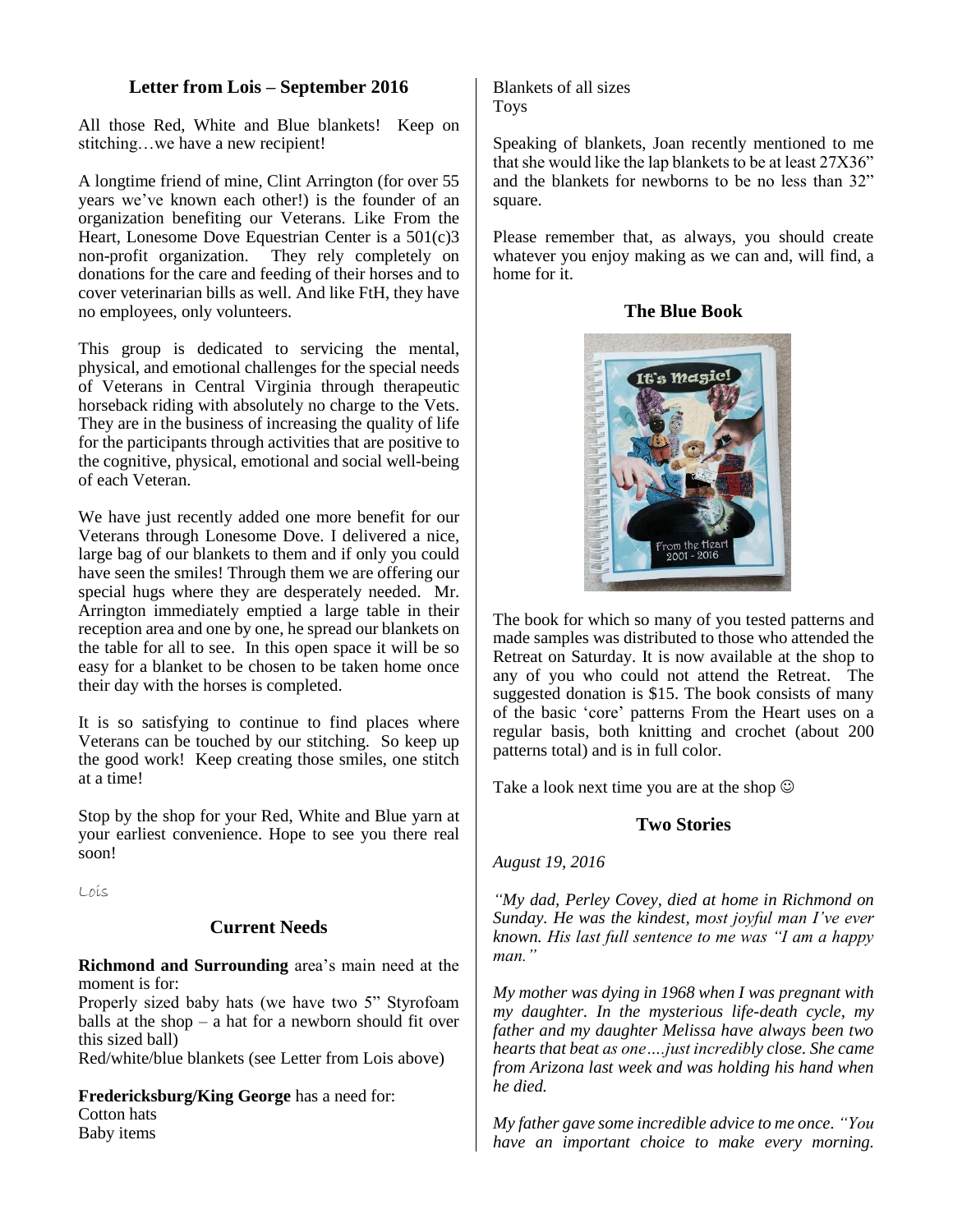*Today, should I count my blessings, or should I count my sorrows? Choose carefully, because it will have a whole lot to do with how today is." My father looked for joy – and he spread joy.*

*He was proud of his service in WWII in the Navy. In the most wonderful service, the good folks from hospice and two folks from Fort Lee came – about a month or six weeks ago – and thanked him for his service And they gave him the blanket that you made. My dad was so so weak then….but he raised his small hand in salute when they saluted him. It was very moving.*

*97 is a long time to live, and it was time for his journey to end. But relief and sadness are all entwined for me right now. It's very hard for me to imagine this world without my dad. Another story: I was never in an elevator (or in a nursing home; he and I often went to visit our older relatives) with my dad when he didn't turn to the oldest woman also there….and say something like "What a lovely scarf" or "That broach looks beautiful on you." He told me this was important. "There are so many older people who are alone, and they don't have anybody to say something nice to them on most days. Just open your eyes and notice, and YOU be the person to say something nice."*

*I don't want to make him sound so saintly. He was a partying guy – When I was younger, my parents loved the raucous companionship of their friends! I couldn't wait to be a grown-up because I wanted to have all the fun the grown-ups were having downstairs!*

*Well, let me close with the reason I wrote: appreciation! Your blanket was a lovely, lovely gift. I found all of your names on the web, and I wanted to thank each and every one of you. So many angels have surrounded my family. You are among them.*

*Sincerely, Gayle Covey"*

*\*\*\*\* August 24, 2016*

*"My Friends From the Heart:* 

*One of my pleasures when I deliver blankets to patients at MCV is writing to you and sharing a story about the joy your handicraft brings.* 

*Yesterday when I delivered the bag of blankets for pediatrics, there was a special blanket in the bag and a special patient who needed it.* 

*The blanket was a quilt in tones of nature: cream, green, rust, deep blues. The carefully cut and sewn pattern was perfectly made. It was a quilt that could hang on a wall*  *or wrap around a child in a bed. Or in this case, a blanket that would be a comfort to a 15 year old girl who had spent many weeks on the pediatric unit. I do not know her full story. Whatever that story was had resulted in having one of her legs amputated. She had recovered from that surgery but was now going to another facility to rehab. She had been at MCV so long that the thought of leaving made her anxious. They were her family… people she trusted… people whom she knew. When she leaves in a few days, that beautiful quilt will go with her. She will connect it with the family of nurses, doctors, and child life specialists who have given her a home for quite some time. That blanket lovingly made by one of you will bring comfort in her new environment and remind her of people who cared not just during her tenure at the next facility but for always.*

*Each of you has a story that you weave into the knitted, crocheted, and sewn blankets. When your blanket is given to a child, a cancer patient, a veteran, or a grieving mother your story becomes entwined with theirs.* 

*Thank you for sharing your talent with us at Massey Cancer Center, Palliative Care, Pediatrics, and Bone Marrow Transplant. We send prayers for blessings to come to each and every one of you.* 

*On behalf of the lives you touch,* 

*Judy Jamison Palliative Care Volunteer"*

# **2016 From the Heart Retreat "It's Magic!"**



Wow. What a fun day  $\odot$  I hope everyone who attended had as much fun as I did. Hard to know what I enjoyed most… the classes (which I did not have time to attend but, boy, I saw the numbers that did and heard the chatter afterwards about how great they were), the vendors (OK, I probably spent too much but…), the food (yum-yum), the Bingo (yeah, I keep on hoping I'd win and didn't but still fun), the speakers (I was so impressed by hearing the impact From the Heart has on the communities we serve), the magician was amazing and so funny. Then, of course, we have the new book – Yay – the Blue Book was the main giveaway and it is really very nice. Look for it at the shop next time you are there. You won't regret it  $\odot$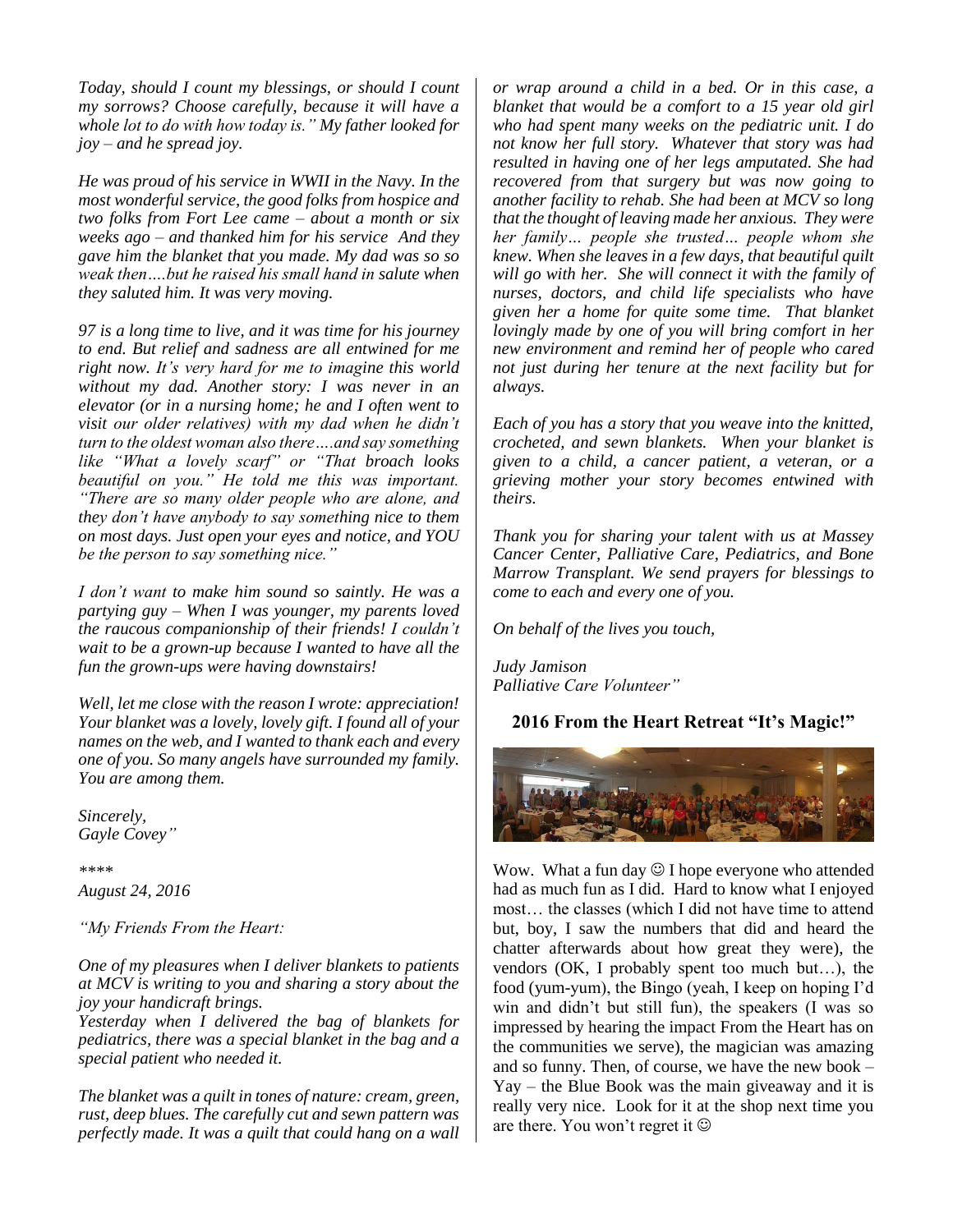I remain constantly impressed by how phenomenal the ladies and gents of From the Heart are. How much you give, how much you care, how much you work on behalf of others. I am so glad we have this Retreat every year as it honors YOU. The members of From the Heart. Thank you all so very much for all you do.

Check out the webpage for more photos to be posted soon.

### **Closing In On 250,000 Items Update**

Check out our Inventory Totals further down the Newsletter. Hint: We met our goal and currently stand at 250,520 items created by From the Heart Members and donated to the communities we live in  $\odot$ 

### **Tip of the Month**

When you leave leftover yarn at the shop (or, indeed, when you are saving your leftovers for your own future use), keep the label with it and store it in a baggy to keep it nice and clean. If you don't have the label, write on the outside of the baggy what it is, for example, "#4 worsted weight acrylic" or "#3 sports weight cotton". This will make it much easier to use the leftovers in the future and/or combine many leftovers to create a new item such as a multi-colored blanket.

### **From the Heart Fredericksburg "Waste Not" Workshop**

**Date:** Saturday Oct 29, 2016 **Time**: 10:00 a.m.–4:00 p.m. **Location**: Ruritan Building —5994 Plank Road, Fredericksburg

Between Battlefield Dental and the Fire Station just east of Andora Drive on Rt. 3.

We will have yarn, patterns and help available. We are going to do a yarn swap - bring those skeins you don't like and swap for something you would like to work with.

See how leftovers can make up into useful beautiful items. All items completed will be delivered to various groups in the community.

Bring your tools and a dish to share and come for a fun filled day! Plates, napkins, cups, bowls, utensils, coffee, hot tea and bottled water will be provided. The building has a large kitchen for our use.

We will need both a setup and clean up team so let us know which you are able to help with.

Everyone is welcome so bring your friends and relatives. For more information or to volunteer to demonstrate, contact Pam at 540.661.7967, email [pegreswolde@comcast.net](mailto:pegreswolde@comcast.net) or Sally Moore at [slmoorefth@gmail.com,](mailto:slmoorefth@gmail.com) phone 540.548.4680.

We hope to see you there!

The workshop will also be a Dollar Daze Donation Day! (See below)

#### **Dollar Daze Donation Days Richmond: Saturday Oct 8 : 10am – 2m Fredericksburg: Saturday Oct 29: 10am – 4pm**



The concept is quite simple - we have received many books, patterns, needles, yarn... over the last year. These are high quality items but they are not suitable for use in the making of the items we donate. During Dollar Daze, we offer you a chance to come take a look and pick up any of these items you would like to have for your personal use for a small donation. This is an excellent opportunity for you to spend time with friends and 'shop' at the same time.

We plan to set up these items and mark them with a small sign to indicate what we would suggest as the minimum donation for the item. The entire process should be an easy one. The donation box will be set up near the items so you will just need to select what you want and pop your donation into the box.

A few of the items we will have available..... knitting needles, pattern books and magazines, quilting supplies, and a variety of yarns.

Come and help yourself to something nice and help From the Heart not only clean up the supply but have a few more dollars available to purchase yarn we can use to make items we can donate to those who need them.

# "**Shop" Hours and Scheduling for September**

Tricia Ennis is the September scheduler. Please contact her at [triciaennis2014@gmail.com](mailto:triciaennis2014@gmail.com) or by phone at (804) 683-9015 if you have two hours this month to volunteer at the shop.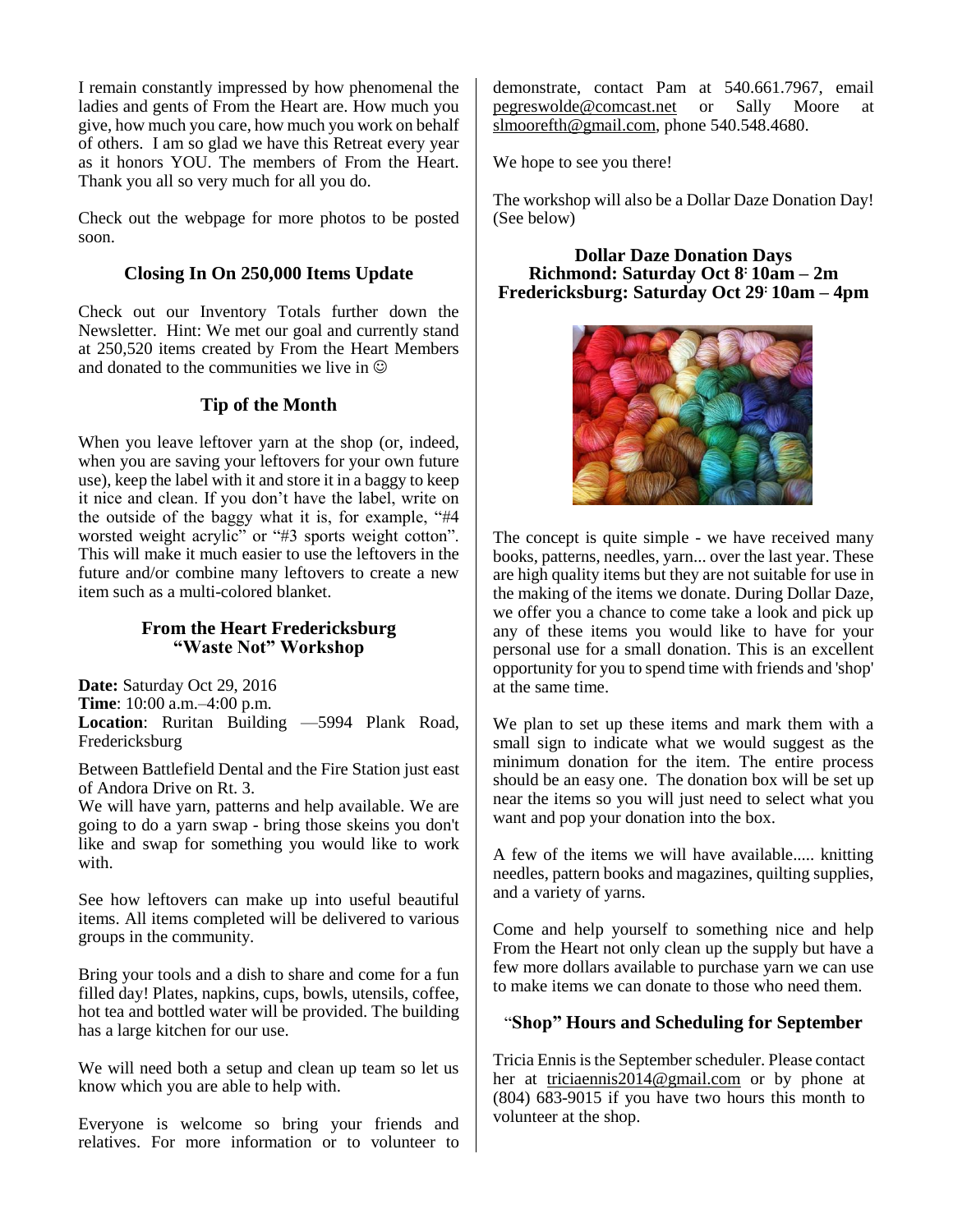Schedulers are responsible for ensuring that the shop is properly 'staffed' with two people on duty for each shift while the shop is open. Each scheduler takes on one month at a time in rotation. Contact any one of the current schedulers for more information.

Tricia Ennis, [triciaennis2014@gmail.com](mailto:ennis1000@verizon.net) Eleanor Cannon, [e-cannon@msn.com](mailto:e-cannon@msn.com) Ann Robbins, [aerobbins@live.com](mailto:aerobbins@live.com)

The From the Heart 'shop', (our clubhouse/distribution center), is open everyTuesday, Wednesday, Thursday, and Saturday from 10am until 2pm. It is located at 1114 Westbriar Drive in Henrico Co. See the calendar at the end of this Newsletter for times and places of From the Heart group meetings which are additional to the shop hours.

# **Winner of the August Shop-keeping Prize**

The winner of the August shop-keeping prize is Matilde Woolcott. Congratulations, Matilde. Next time you are in the shop, please take sufficient of the nicer yarn with which to create something for one of your personal projects.

To have your name entered in our monthly drawing, all you need to do is volunteer two hours of your time to work in the shop as a shopkeeper.

Contact Eleanor Cannon at (804) 514-1168 or by email at [e-cannon@msn.com](mailto:e-cannon@msn.com) if you want to volunteer and have a chance atwinning this prize. Eleanor will arrange for you to be scheduled for your first couple of shifts with somebody who already knows the ropes.

### **Volunteers Needed to Teach at Local Libraries**

From the Heart will be teaching at two libraries in October. Even though that seems a ways away, you may already know your schedule or may want to start to fill it up if there is nothing on it. The two libraries are:

#### Ettrick/Matoaca Library, Saturday October 1 Enon Library, Saturday October 15

All classes will run from 10:30 until noon and teachers should be present no later than 10:15am. Volunteers need to have a knowledge of casting on, knitting (i.e., the knit stitch – no purl required), and casting off.

Please contact Lois at 804-305-4971 or loisfth@me.com if you can help on any of those dates.

### **Bernice Koelzer**

I got the following email from Bernice Koelzer some days ago and decided to share it as many of you may be familiar with Bernice's soaps and be wondering how you can get them. Please contact me at [triciaennis2014@gmail.com](mailto:triciaennis2014@gmail.com) or (804)683-9015 if you would like Bernice's contact information.

*"Dear Ladies,* 

*I will not be at the retreat this year but am still making soaps, but now all orders are custom. This means that I make what you want. .I also have a base price of \$25, which means that you will have to spend \$25 at least for an order.*

*Any orders coming from, From The Hearts Ladies will include a 10% contribution by me to this organization, as a way of supporting our joint love of this group.*

*Sincerely, Bernice Koelzer"*

### **This is YOUR Newsletter**

This is YOUR Newsletter. We want it to reflect your interests so, if there is something you'd like to see in it, (an article of interest, a story about how you found us, a new technique you have found…) please send to Tricia Ennis at [triciaennis2014@gmail.com](mailto:ennis1000@verizon.net) or leave it on the front desk at the shop in an envelope with my name on it.

#### **Donation Inventory Numbers Through August**

| Previous Total<br>Mid $2002 - 2015$                            | 235,741                   |
|----------------------------------------------------------------|---------------------------|
| 2016<br>$Jan - July 2016$<br>August 2016<br>Year to date total | 13,374<br>1,405<br>14,779 |
| <b>Grand Total</b>                                             | 250.520                   |

As was announced at the Retreat on Saturday, we made it. From the Heart has donated a grand total of 250,520 items to those in need in our communities. Give yourselves a HUGE pat on the back and a VERY loud handclap  $\odot$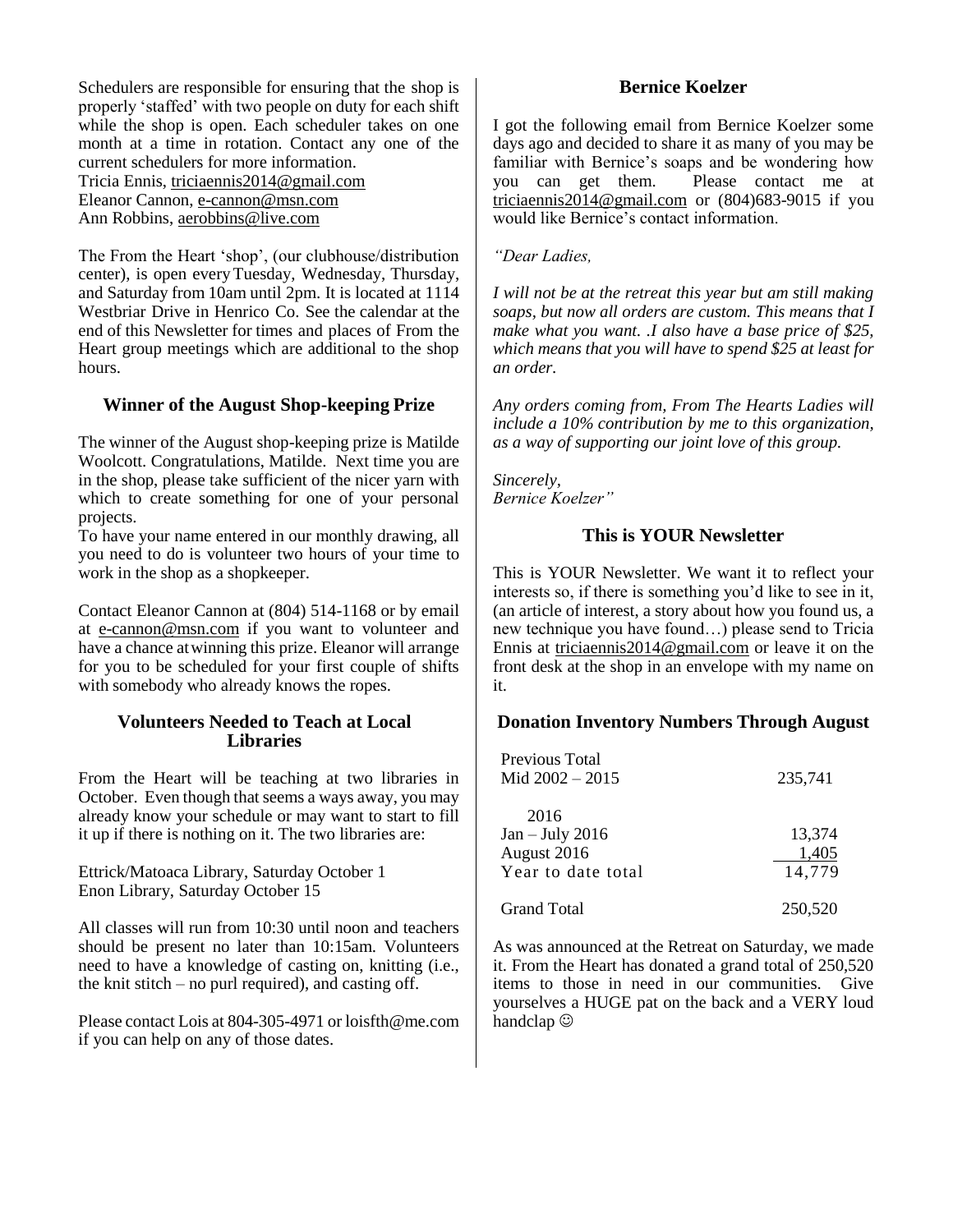# **Bring it on Knitted Baby Blanket**

For Cast on and Bind off use size 13 or 15 needles. Using larger needles will create more relaxed beginning and ending ridges.

For body of blanket, use needles a few sizes larger than suggested on yarn label. I used Lion Brand Pound of Love and size 10 needles.

This is an eleven stitch pattern repeat.

For infant size blanket cast on (using your larger needle) 100 stitches. You may increase this count in increments of 11 for larger child or adult blanket.

Knit 4 rows of garter stitch (this means knit every row).

#### **Begin pattern:**

Row 1: Knit 2 together, knit 2 together, yarn over, knit 1, yarn over, knit 1, yarn over, knit 1, yarn over, knit 2 together, knit 2 together (11 stitches used). Repeat these 11 stitches to the end of the row. I always place a marker after each set of 11 stitches, moving them when coming to them on every row. Rows 2, 3 and 4: Knit all stitches.

Repeat these 4 rows until blanket measures desired size. Finish blanket by knitting all stitches (garter stitch) for the last 4 rows. Use larger needle to cast off final edge.

### **Aligned Shells Crocheted Baby Blanket**

#### **Materials:**

Size "I" crochet hook Worsted weight (#4) yarn (1 lb such as Caron results in a baby blanket of 18 shells across by 35 shells of approximately 32" wide X 27" long) Tapestry needle for weaving in ends

#### **Pattern:**

Chain 111 (any multiple of  $6 + 3$ ). Makes 18 shells across.

Row 1: 5 double crochet (dc) in 6th chain from hook, Skip next 2 chains, Double crochet in next chain \*skip next 2 chains, 5 dc in next chain, Skip next 2 chains, Double crochet in next chain \* Repeat from \* Double crochet in last chain stitch

Row 2: Chain 3, Turn, Skip first 3 dc, 5 dc in next dc, Skip next 2 dc \*dc in next dc, Skip next 2 dc, 5 dc in next dc Skip next 2 dc Repeat from \* Double crochet in first chain stitch

Repeat Row 2 to reach desired length. Weave in ends.



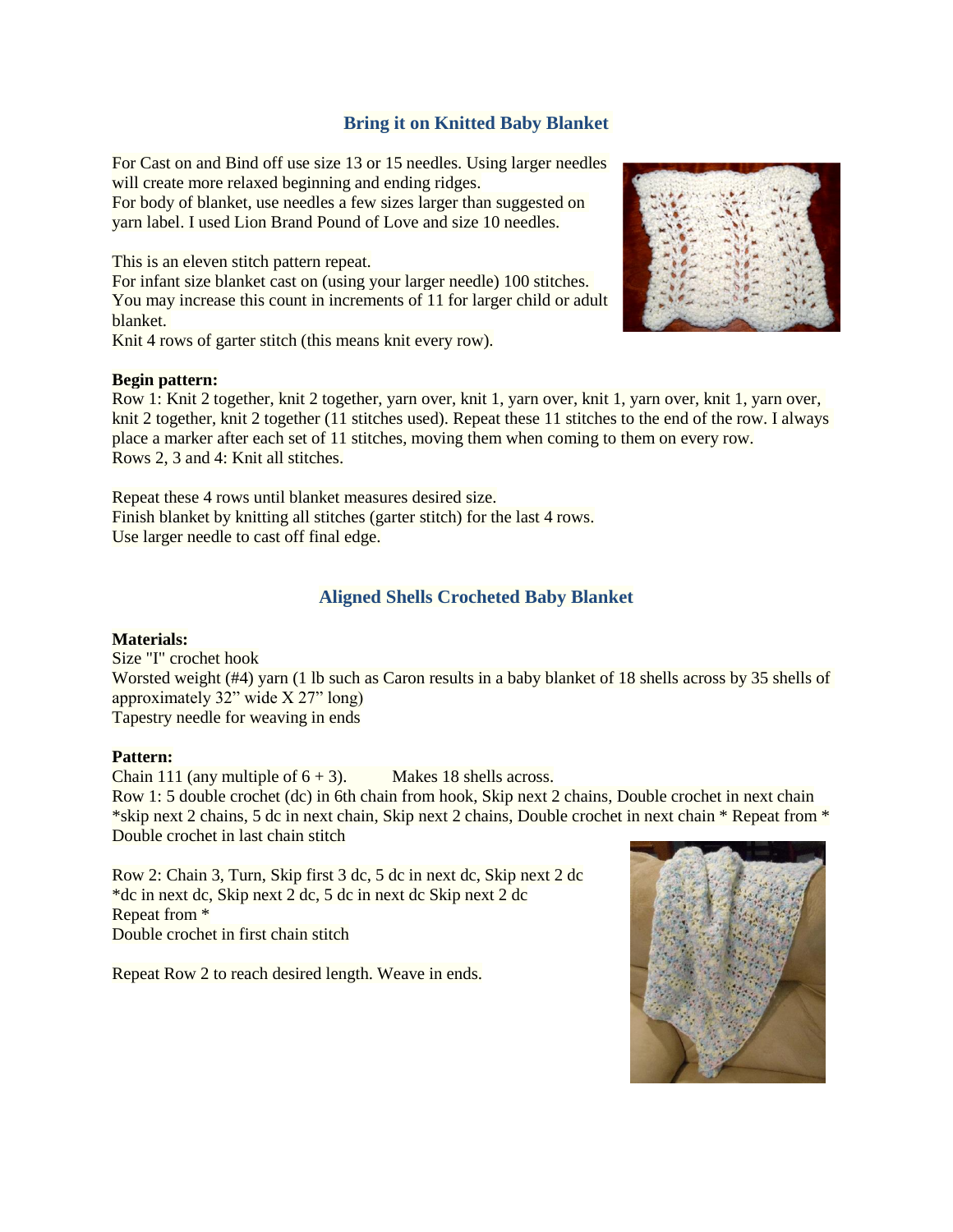# From the Heart Local Group Times September 2016

| <b>Sunday</b> | Monday                                                                                                                                                                                                             | <b>Tuesday</b>                                                                                                                                                                                                                                                    | Wednesday                                                                                                                                                                                                                                                                                              | <b>Thursday</b>                                                                                                                                                                          | <b>Friday</b>                                                           | <b>Saturday</b>                                                                                   |
|---------------|--------------------------------------------------------------------------------------------------------------------------------------------------------------------------------------------------------------------|-------------------------------------------------------------------------------------------------------------------------------------------------------------------------------------------------------------------------------------------------------------------|--------------------------------------------------------------------------------------------------------------------------------------------------------------------------------------------------------------------------------------------------------------------------------------------------------|------------------------------------------------------------------------------------------------------------------------------------------------------------------------------------------|-------------------------------------------------------------------------|---------------------------------------------------------------------------------------------------|
|               |                                                                                                                                                                                                                    |                                                                                                                                                                                                                                                                   |                                                                                                                                                                                                                                                                                                        | 1 Five Rivers Fiber Guild, Burgess<br>$1 - 3pm$<br>Hopewell Library 6pm - 8pm<br>Mall Group Chesterfield Towne Center<br>(food court) 9-noon<br>Panera Bread Midlothian<br>$6 - 8:00$ pm | 2 Starbucks<br>Huguenot Rd<br>11 am-1:30pm                              | 3 Atlee Angels<br>Legacy Park<br>$1 - 3$ pm<br>Starbucks<br>Oxbridge Square<br>$10 -$ noon        |
| 4             | 5 Midlothian Women's Group, Starbucks<br>Colony Charter Martin's 10 am.<br>Hillcrest UMC, Fredericksburg 10-12<br>The Crossings at Bon Air 2.00<br>Farmville Baptist Church<br>132 N Main St, Farmville, 5:00pm    | 6 Panera Bread, Midlothian and Chippenham<br>5:30-7:30pm<br>Chesterfield Heights Community Center 2:00-<br>3:30<br>Gayton Kirk K/C. Gayton Kirk Church 7pm<br>Prince George Library 2:00 - 4:00 pm                                                                | 7 Colonial Heights Senior Center 10-<br>noon<br>Colony Critters', Patriot's Colony in<br>Williamsburg. 1:3pm<br>Mathews Group, Rescue Squad<br>Hudgins, VA 10:30 am - 2:00 pm<br>ElmCroft Retirement 1:30<br>Michael's, Midlothian Tnpk. &<br>Courthouse Rd. 12:00-3:00                                | 8 Hopewell Library 10am - noon<br>Chamberlayne Hts. United Meth Church<br>$1:30 - 3:00$ pm                                                                                               | 9 Starbucks<br>Huguenot Rd<br>11 am-1:30pm<br>Kay's Krafters 1-5 pm     | 10 Louisa Group<br>Hardee's<br>$10 -$ noon                                                        |
| 11            | 12 Hillcrest UMC, Fredericksburg 10-12<br>Farmville Baptist Church<br>132 N Main St, Farmville, 5:00pm<br>The Crossings at Bon Air 2.00<br>Carson Library Group 3-5 pm<br>Southside Angels<br>Emporia YMCA, 2-4 pm | 13 Panera Bread, Midlothian and<br>Chippenham 5:30-7:30pm<br>Chesterfield Heights Community Center 2:00-<br>3:30<br>Gayton Kirk K/C. Gayton Kirk Church 7p<br>Montpelier Crafters 1 - 3pm<br>Fredericksburg Wegman's<br>2nd FI Food Court - 11:30a -2:30pm        | 14 Colonial Heights Senior Center<br>10-noon<br>ElmCroft Retirement 1:30<br>King George - Peace Lutheran<br>Church 10 am - noon<br>B'mill/Woodlake<br>Clover Hill Library 6.30 - 8 pm<br>Chesterfield Needlework Friends<br>Central Library, Lori Rd. 1pm -<br>2.30pm<br>Dinwiddie Library 1:00-3:00pm | 15 Hopewell Library 6pm - 8pm<br>Mall Group Chesterfield Towne Center<br>(food court) 9-noon<br>Panera Bread Midlothian<br>$6 - 8:00$ pm                                                 | 16 Starbucks<br>Huguenot Rd<br>11 am - 1:30 pm                          | 17 Starbucks<br>Oxbridge<br>Square<br>$10 -$ noon<br>Atlee Angels - Legacy<br>Park<br>$10 -$ noon |
| 18            | 19 Hillcrest UMC, Fredericksburg 10-12<br>The Crossings at Bon Air 2:00<br>Farmville Baptist Church<br>132 N Main St, Farmville, 5:00pm<br>Carson Library Group 3-5 pm                                             | 20 Panera Bread, Midlothian and<br>Chippenham 5:30-7:30pm<br>Fredericksburg Wegman's<br>2nd FI Food Court - 6:30-8:30pm<br>Chesterfield Heights Community Center 2:00-<br>3:30<br>Gayton Kirk K/C. Gayton Kirk Church 7pm<br>Prince George Library 2:00 - 4:00 pm | 21 Colonial Heights Senior Center<br>10-noon<br>ElmCroft Retirement 1:30<br>Michael's, Midlothian Tnpk. &<br>Courthouse Rd. 12:00-3:00                                                                                                                                                                 | 22 Hopewell Library 10am - noon<br>Summerhill Retirement<br>1:30-3:30 pm                                                                                                                 | 23<br>Starbucks<br>Huguenot Rd<br>11 am-1:30pm<br>Kay's Krafters 1-5 pm | 24 Redeemer Lutheran<br>Redbridge Rd<br>Upstairs Conf. Room<br>$9 - 11$ am                        |
| 25            | 26 Hillcrest UMC, Fredericksburg 10-12<br>Carson Library Group 3-5 pm<br>Farmville Baptist Church<br>132 N Main St, Farmville, 5:00pm<br>The Crossings at Bon Air 2.00<br>Southside Angels<br>Emporia YMCA, 2-4 pm | 27 Chesterfield Heights Community Center<br>2:00-3:30<br>Panera Bread, Midlothian and Chippenham<br>5:30-7:30pm<br>Gayton Kirk K/C. Gayton Kirk Church 7pm<br>Fredericksburg Wegman's<br>2nd FI Food Court - 11:30a - 2:30pm                                      | 28 Colonial Heights Senior Center<br>10-noon<br>King George - Peace Lutheran<br>Church 10 am - noon<br>B'mill/Woodlake<br>Clover Hill Library 6.30 - 8 pm<br>Dinwiddie Library 1:00-3:00pm                                                                                                             | 29                                                                                                                                                                                       | 30<br>Starbucks<br>Huguenot Rd<br>11 am - 1:30 pm                       |                                                                                                   |